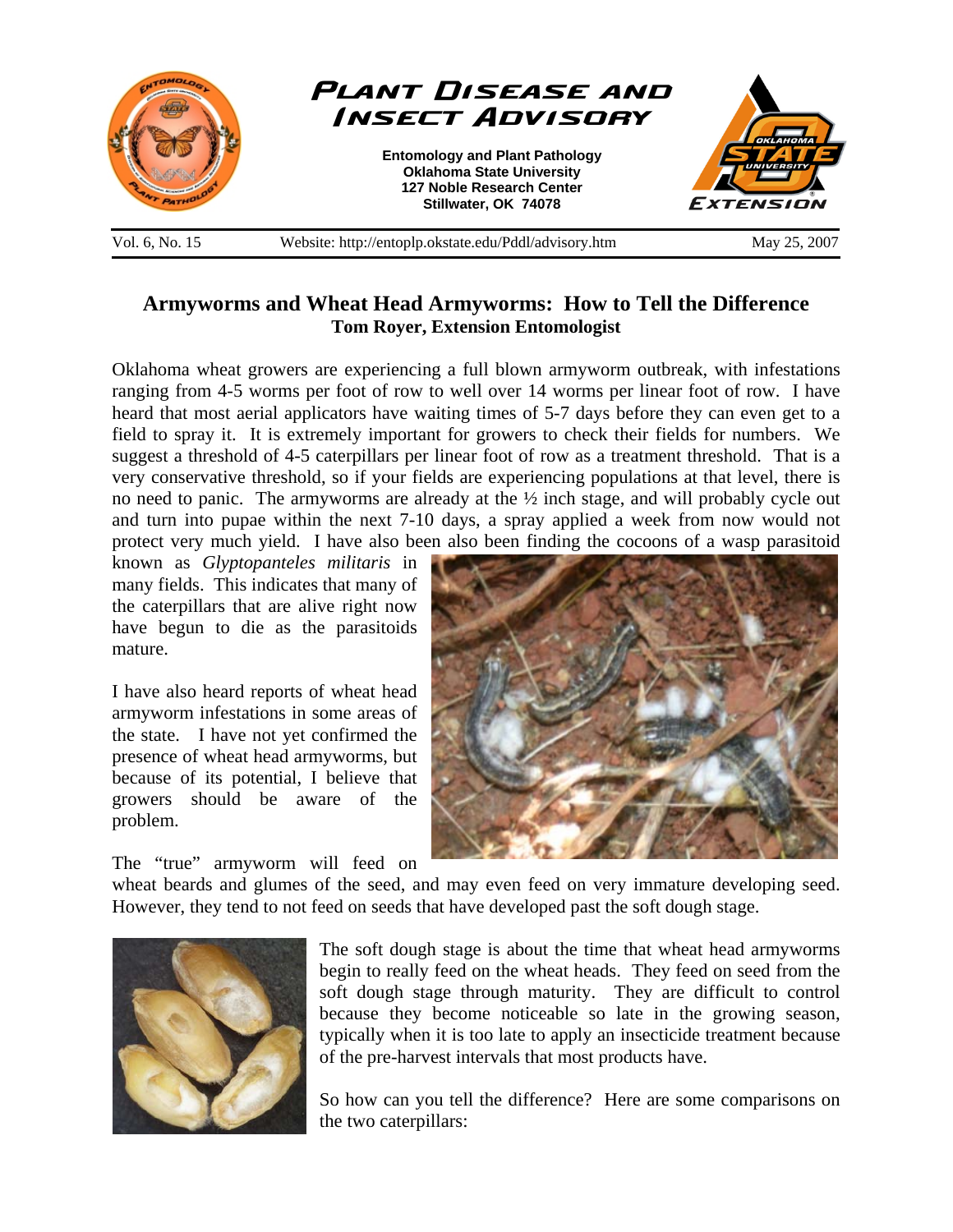

## **Armyworm**

Body Color: Striped, yellow to brownish green with 3 distinct stripes on each side; the upper stripe is pale orange, the middle one is dark brown and the bottom is pale yellow. Their head capsule is typically smaller of about as wide as their body.

## **Wheat Head Armyworm**

Body Color: Gray to greenish with a distinct yellow, white and brown stripes going lengthwise across the body, but no orange stripe. They typically have a larger head relative to their body. They are very active and "wiggly" when disturbed. I sometimes characterize them as an armyworm that has overdosed on caffeine. Because the larvae are so variable in color, the best way to identify them is to take a sample to your County Extension Office for submission to the Plant Disease and Insect Diagnostic Lab at OSU.

Wheat head armyworms typically are found in greater numbers along the margins of fields. There is no established treatment threshold for this pest because it so rarely causes economic damage and the damage goes unnoticed until the grain is harvested. Treating a field now for armyworm will likely eliminate any wheat head armyworms as well. However, if you don't need to treat for armyworms, it is important to check your fields for the presence of wheat head armyworm. Registered controls for wheat head armyworms are the same as for armyworm, and you still need to consider the Pre Harvest Intervals for any product you apply.

\_\_\_\_\_\_\_\_\_\_\_\_\_\_\_\_\_\_\_\_\_\_\_\_\_\_\_\_\_\_\_\_\_\_\_\_\_\_\_\_\_\_\_\_\_\_\_\_\_\_\_\_\_\_\_\_\_\_\_\_\_\_\_\_\_\_\_\_\_\_\_\_\_\_\_\_\_\_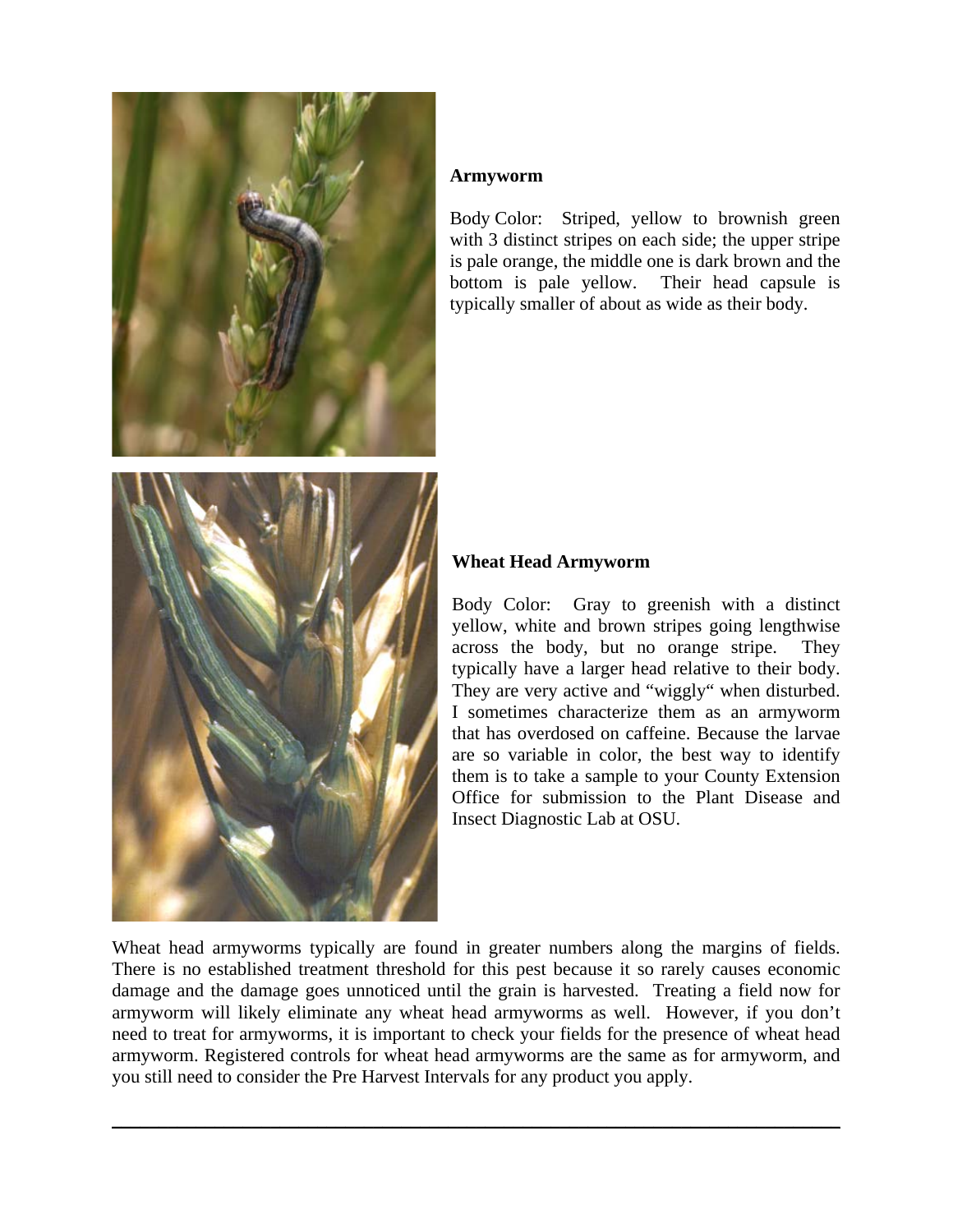## **Wheat Disease Update Bob Hunger, Extension Wheat Pathologist**

Over the last two weeks there has been a scurry of activity still on diseases in Oklahoma, including some diseases that we rarely see. However, given the extended cool and wet conditions we have had (and are still having) through May, this is not all that surprising. Some of these "not-commonly seen diseases" and other observations include:

• Stem rust of wheat, which I found on stems of McNair 701 near Stillwater on about May 21. Samples were collected and sent to the Cereal Disease Lab in Minnesota. Please note the comparison between wheat leaf, stripe and stem rust in Figures 1-3.



Fig 1. Wheat leaf rust (courtesy Dr. Jeff Edwards, Oklahoma State University)

**Fig 2.** Wheat stripe rust (courtesy of Cereal Disease Lab, St. Paul, MN)

**Fig 3**. Wheat stem rust (courtesy Cereal Disease Lab, St. Paul, MN).jpg